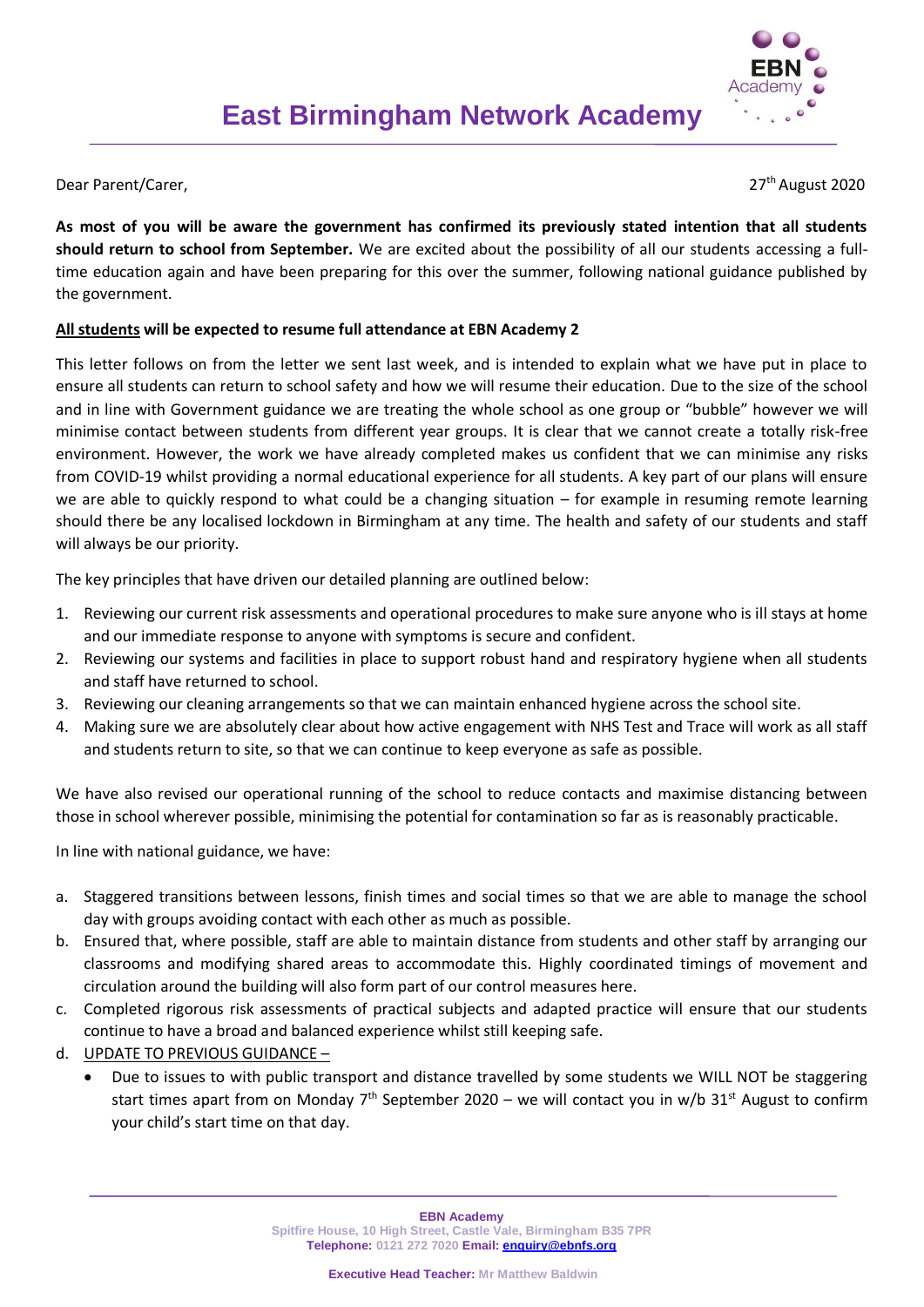

 There has been a change in guidance on the wearing of face coverings/masks. The Government have left the decision on wearing masks down to the individual Head Teachers of schools. With this in mind EBN Academy Trust have decided that if staff/students want to wear face masks between lessons and at communal times, this will be permitted. Face masks will not be permitted in lesson at this point. A link to the most up to date government guidance relating to the use of coverings can be found in the COVID section of our website. This situation will kept under review, and any changes will take into account further guidance and local issues.

Any developments regarding the COVID-19 situation will be communicated via phone call, text message, written letter or via our website. Information relating to safe use of public transport can be found on our website in the COVID section.

## **Student Expectations:**

The EBN Academy Behaviour Policy has been updated and is available on our website. While we understand this will be a new experience of school for all students our normal behaviour and conduct expectations will continues to apply however there will be additional emphasis on the following:

- Students will be expected to attend school in full uniform and provide an appropriate change of clothes for PE.
- Students will follow teacher/adult instructions without delay or question.
- Students will be expected to and responsible for following social distancing guidelines
- Students will be expected to sit in the seat allocated to them by the teacher and remain seated unless told to move by the teacher.
- Students must not move tables of chairs.
- Students will be expected to hand and sign in all their belonging at the start of the school day and the normal routines in relation to this will apply.

We do understand that some students, parents and staff will be anxious about a full return to school, especially where they or their families have been shielding for a long time. Our experience to date has shown that prioritising time for conversations and support is critical and so a member of staff will be in contact with all parents/carers and  $w/b$  31st August 2020 to discuss an anxiety there may be around students returning to school.

I hope that this letter has provided you with sufficient information and sets out our next steps very clearly. I look forward to welcoming your son/daughter back to school full time and wish to thank you for your ongoing care and support, it is very much appreciated and critical to us at such a demanding time.

Yours sincerely

Mr Matthew Baldwin Executive Head Teacher